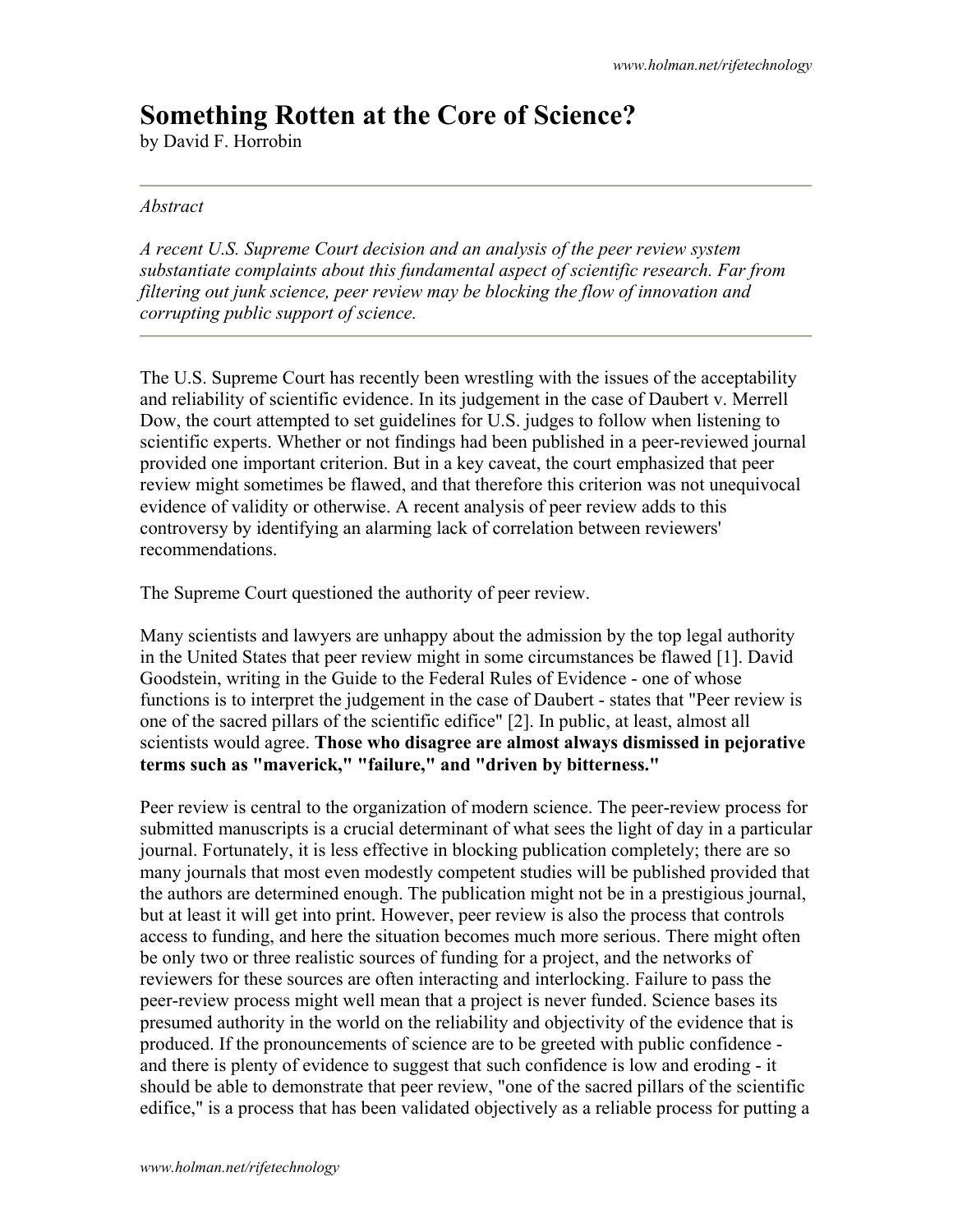stamp of approval on work that has been done. **Peer review should also have been validated as a reliable method for making appropriate choices as to what work should be done. Yet when one looks for that evidence it is simply not there.**

Why not apply scientific methods to the peer review process?

For 30 years or so, I and others have been pointing out the fallibility of peer review and have been calling for much more openness and objective evaluation of its procedures [3-5]. For the most part, the scientific establishment, its journals, and its grant-giving bodies have resisted such open evaluation. **They fail to understand that if a process that is as central to the scientific endeavor as peer review has no validated experimental base, and if it consistently refuses open scrutiny, it is not surprising that the public is increasingly skeptical about the agenda and the conclusions of science.**

Largely because of this antagonism to openness and evaluation, there is a great lack of good evidence either way concerning the objectivity and validity of peer review. What evidence there is does not give confidence but is open to many criticisms. Now, **Peter Rothwell and Christopher Martyn have thrown a bombshell** [6]. Their conclusions are measured and cautious, but there is little doubt that they have provided solid evidence of something truly rotten at the core of science.

### **Forget the reviewers. Just flip a coin.**

Rothwell and Martyn performed a detailed evaluation of the reviews of papers submitted to two neuroscience journals. Each journal normally sent papers out to two reviewers. Reviews of abstracts and oral presentations sent to two neuroscience meetings were also evaluated. One meeting sent its abstracts to 16 reviewers and the other to 14 reviewers, which provides a good opportunity for statistical evaluation. Rothwell and Martyn analyzed the correlations among reviewers' recommendations by analysis of variance. Their report should be read in full; however, the conclusions are alarmingly clear. For one journal, the relationships among the reviewers' opinions were no better than that obtained by chance. For the other journal, the relationship was only fractionally better. For the meeting abstracts, the content of the abstract accounted for only about 10 to 20 percent of the variance in opinion of referees, and other factors accounted for 80 to 90 percent of the variance.

These appalling figures will not be surprising to critics of peer review, but they give solid substance to what these critics have been saying. The core system by which the scientific community allots prestige (in terms of oral presentations at major meetings and publication in major journals) and funding is a **non-validated charade** whose processes generate results little better than does chance. Given the fact that most reviewers are likely to be mainstream and broadly supportive of the existing organization of the scientific enterprise, it would not be surprising if the likelihood of support for truly innovative research was considerably less than that provided by chance.

Objective evaluation of grant proposals is a high priority.

Scientists frequently become very angry about the public's rejection of the conclusions of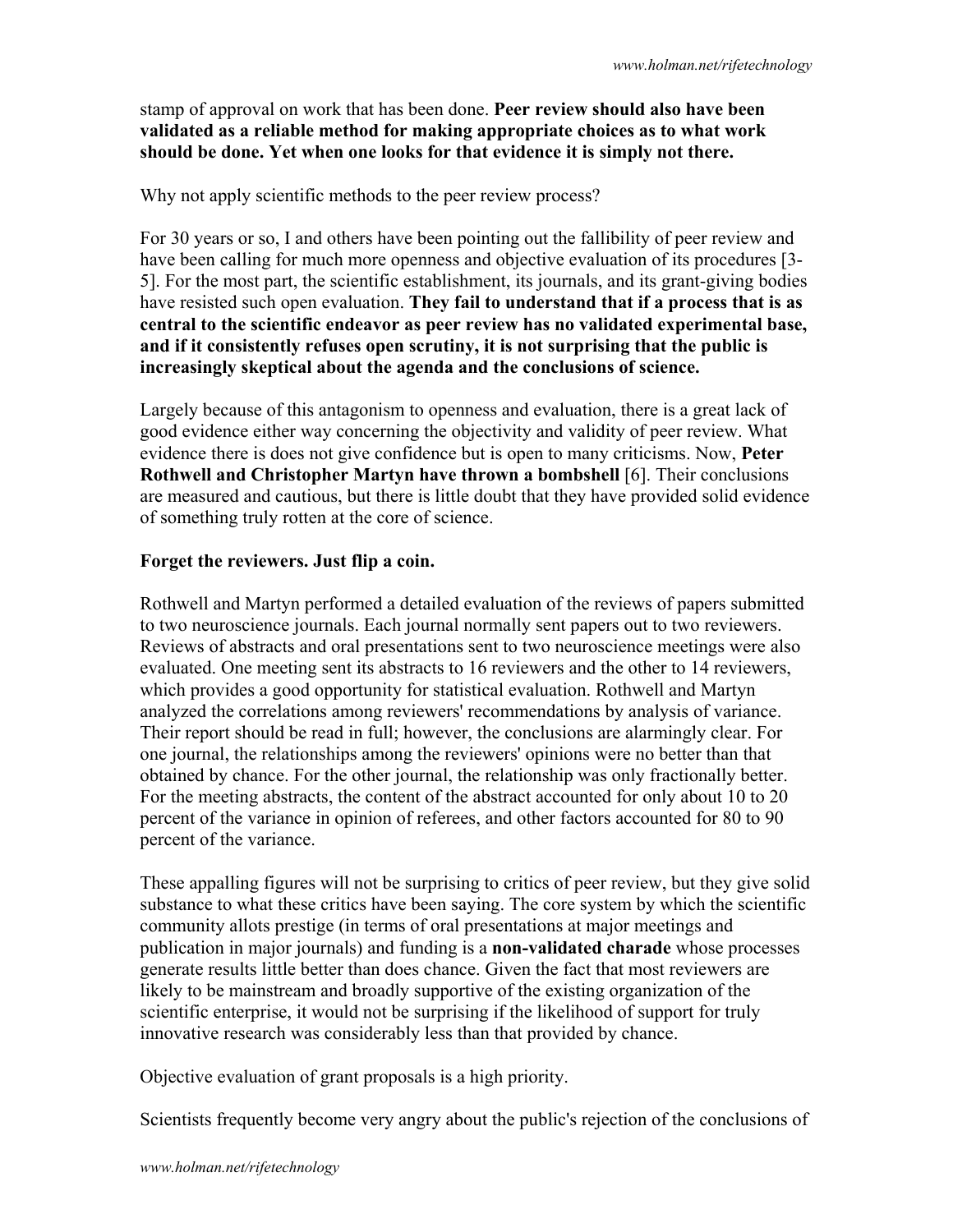the scientific process. However, the Rothwell and Martyn findings, coming on top of so much other evidence, suggest that the public might be right in groping its way to a conclusion that there is something rotten in the state of science. Public support can only erode further if science does not put its house in order and begin a real attempt to develop validated processes for the distribution of publication rights, credit for completed work, and funds for new work. Funding is the most important issue that most urgently requires opening up to rigorous research and objective evaluation.

What relevance does this have for pharmacology and pharmaceuticals? Despite enormous amounts of hype and optimistic puffery, pharmaceutical research is actually failing [7]. The annual number of new chemical entities submitted for approval is steadily falling in spite of the enthusiasm for techniques such as combinatorial chemistry, high-throughput screening, and pharmacogenomics. The drive to merge pharmaceutical companies is driven by failure, and not by success.

#### **The peer review process may be stifling innovation.**

Could the peer-review processes in both academia and industry have destroyed rather than promoted innovation? In my own field of psychopharmacology, could it be that peer review has ensured that in depression and schizophrenia, we are still largely pursuing themes that were initiated in the 1950s? Could peer review explain the fact that in both diseases the efficacy of modern drugs is no better than those compounds developed in 1950? Even in terms of side-effects, where the differences between old and new drugs are much hyped, modern research has failed substantially. Is it really a success that 27 of every 100 patients taking the selective 5-HT reuptake inhibitors stop treatment within six weeks compared with the 30 of every 100 who take a 1950s tricyclic antidepressant compound? The Rothwell-Martyn bombshell is a wake-up call to the cozy establishments who run science. If science is to have any credibility - and also if it is to be successful the peer-review process must be put on a much sounder and properly validated basis or scrapped altogether.

*David F. Horrobin, a longtime critic of anonymous peer review. heads Laxdale Ltd., which develops novel treatments for psychiatric disorders. In 1972 he founded [Medical](http://www.harcourt-international.com/journals/mehy/default.cfm) [Hypotheses](http://www.harcourt-international.com/journals/mehy/default.cfm), the only journal fully devoted to discussion of ideas in medicine.*